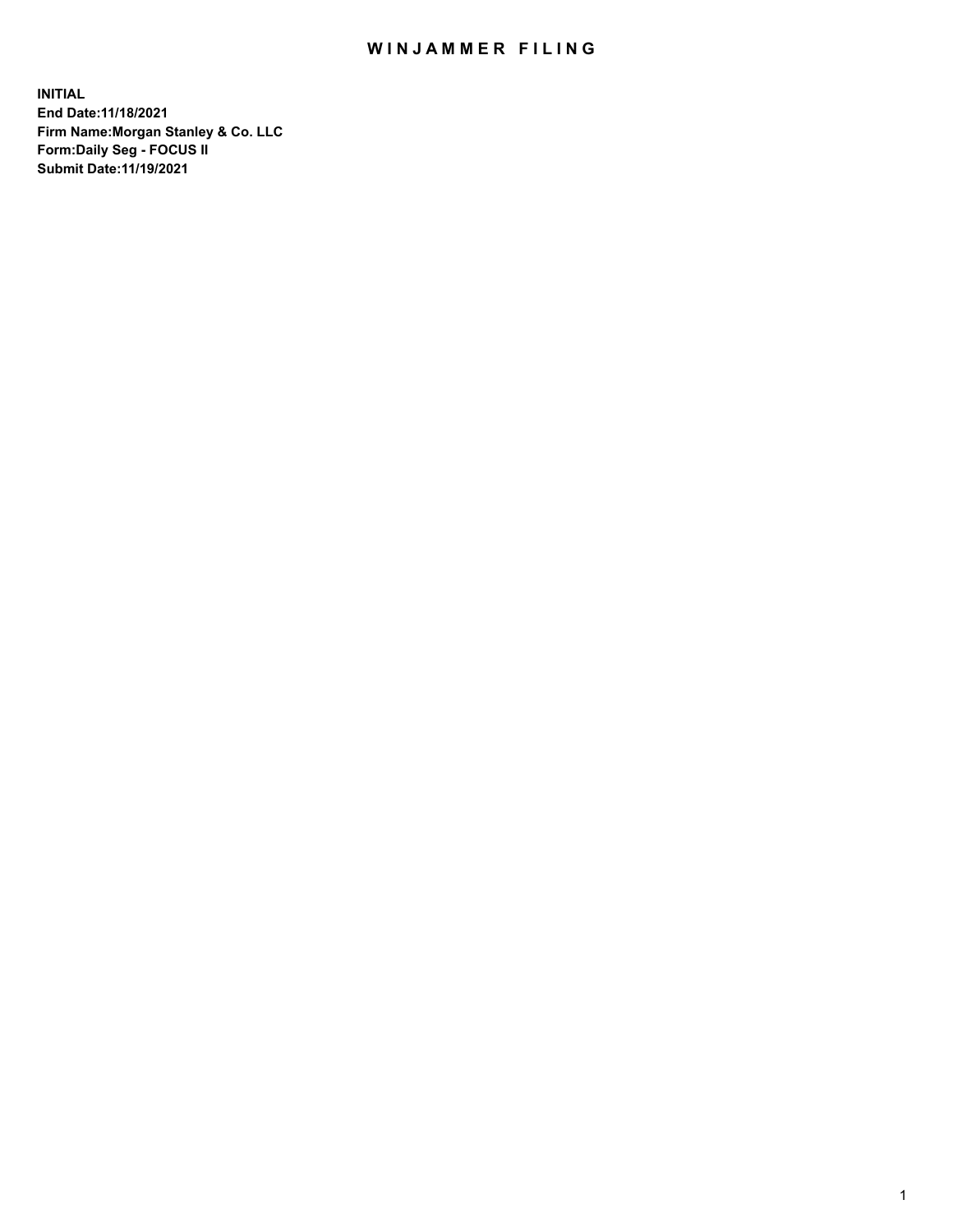**INITIAL End Date:11/18/2021 Firm Name:Morgan Stanley & Co. LLC Form:Daily Seg - FOCUS II Submit Date:11/19/2021 Daily Segregation - Cover Page**

| Name of Company                                                                                                                                                                                                                                                                                                                | Morgan Stanley & Co. LLC                                |
|--------------------------------------------------------------------------------------------------------------------------------------------------------------------------------------------------------------------------------------------------------------------------------------------------------------------------------|---------------------------------------------------------|
| <b>Contact Name</b>                                                                                                                                                                                                                                                                                                            | <b>Ikram Shah</b>                                       |
| <b>Contact Phone Number</b>                                                                                                                                                                                                                                                                                                    | 212-276-0963                                            |
| <b>Contact Email Address</b>                                                                                                                                                                                                                                                                                                   | Ikram.shah@morganstanley.com                            |
| FCM's Customer Segregated Funds Residual Interest Target (choose one):<br>a. Minimum dollar amount: ; or<br>b. Minimum percentage of customer segregated funds required:% ; or<br>c. Dollar amount range between: and; or<br>d. Percentage range of customer segregated funds required between:% and%.                         | 235,000,000<br><u>0</u><br>0 <sup>0</sup><br>00         |
| FCM's Customer Secured Amount Funds Residual Interest Target (choose one):<br>a. Minimum dollar amount: ; or<br>b. Minimum percentage of customer secured funds required:%; or<br>c. Dollar amount range between: and; or<br>d. Percentage range of customer secured funds required between:% and%.                            | 140,000,000<br><u>0</u><br><u>0 0</u><br>0 <sub>0</sub> |
| FCM's Cleared Swaps Customer Collateral Residual Interest Target (choose one):<br>a. Minimum dollar amount: ; or<br>b. Minimum percentage of cleared swaps customer collateral required:% ; or<br>c. Dollar amount range between: and; or<br>d. Percentage range of cleared swaps customer collateral required between:% and%. | 92,000,000<br><u>0</u><br><u>00</u><br>0 <sub>0</sub>   |

Attach supporting documents CH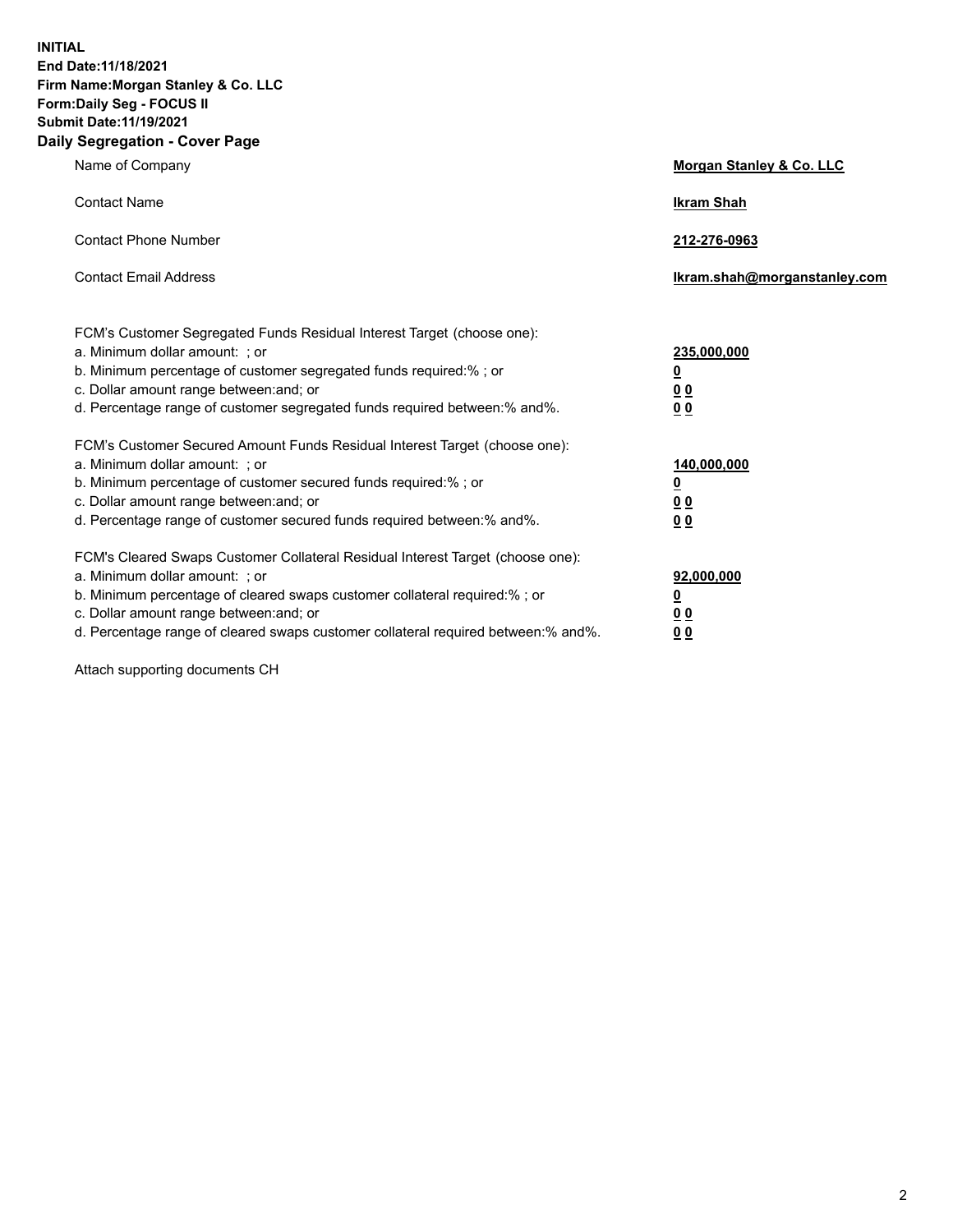## **INITIAL End Date:11/18/2021 Firm Name:Morgan Stanley & Co. LLC Form:Daily Seg - FOCUS II Submit Date:11/19/2021**

## **Daily Segregation - Secured Amounts**

|    | Foreign Futures and Foreign Options Secured Amounts                                         |                                         |
|----|---------------------------------------------------------------------------------------------|-----------------------------------------|
|    | Amount required to be set aside pursuant to law, rule or regulation of a foreign            | $0$ [7305]                              |
|    | government or a rule of a self-regulatory organization authorized thereunder                |                                         |
| 1. | Net ledger balance - Foreign Futures and Foreign Option Trading - All Customers             |                                         |
|    | A. Cash                                                                                     | 5,766,075,564 [7315]                    |
|    | B. Securities (at market)                                                                   | 1,699,830,808 [7317]                    |
| 2. | Net unrealized profit (loss) in open futures contracts traded on a foreign board of trade   | 82,366,581 [7325]                       |
| 3. | Exchange traded options                                                                     |                                         |
|    | a. Market value of open option contracts purchased on a foreign board of trade              | 36,973,376 [7335]                       |
|    | b. Market value of open contracts granted (sold) on a foreign board of trade                | -18,722,340 [7337]                      |
| 4. | Net equity (deficit) (add lines 1.2. and 3.)                                                |                                         |
| 5. |                                                                                             | 7,566,523,989 [7345]                    |
|    | Account liquidating to a deficit and account with a debit balances - gross amount           | 32,850,774 [7351]                       |
|    | Less: amount offset by customer owned securities                                            | -32,209,153 [7352] 641,621 [7354]       |
| 6. | Amount required to be set aside as the secured amount - Net Liquidating Equity              | 7,567,165,610 [7355]                    |
|    | Method (add lines 4 and 5)                                                                  |                                         |
| 7. | Greater of amount required to be set aside pursuant to foreign jurisdiction (above) or line | 7,567,165,610 [7360]                    |
|    | 6.                                                                                          |                                         |
|    | FUNDS DEPOSITED IN SEPARATE REGULATION 30.7 ACCOUNTS                                        |                                         |
| 1. | Cash in banks                                                                               |                                         |
|    | A. Banks located in the United States                                                       | 531,643,940 [7500]                      |
|    | B. Other banks qualified under Regulation 30.7                                              | 472,914,659 [7520] 1,004,558,599        |
|    |                                                                                             | [7530]                                  |
| 2. | Securities                                                                                  |                                         |
|    | A. In safekeeping with banks located in the United States                                   | 424,397,935 [7540]                      |
|    | B. In safekeeping with other banks qualified under Regulation 30.7                          | 68,531,462 [7560] 492,929,397<br>[7570] |
| 3. | Equities with registered futures commission merchants                                       |                                         |
|    | A. Cash                                                                                     | 8,468,027 [7580]                        |
|    | <b>B.</b> Securities                                                                        | $0$ [7590]                              |
|    | C. Unrealized gain (loss) on open futures contracts                                         | 8,462,319 [7600]                        |
|    |                                                                                             |                                         |
|    | D. Value of long option contracts                                                           | $0$ [7610]                              |
|    | E. Value of short option contracts                                                          | 0 [7615] 16,930,346 [7620]              |
| 4. | Amounts held by clearing organizations of foreign boards of trade                           |                                         |
|    | A. Cash                                                                                     | $0$ [7640]                              |
|    | <b>B.</b> Securities                                                                        | $0$ [7650]                              |
|    | C. Amount due to (from) clearing organization - daily variation                             | $0$ [7660]                              |
|    | D. Value of long option contracts                                                           | $0$ [7670]                              |
|    | E. Value of short option contracts                                                          | 0 [7675] 0 [7680]                       |
| 5. | Amounts held by members of foreign boards of trade                                          |                                         |
|    | A. Cash                                                                                     | 4,974,401,141 [7700]                    |
|    | <b>B.</b> Securities                                                                        | 1,206,901,411 [7710]                    |
|    | C. Unrealized gain (loss) on open futures contracts                                         | 73,904,262 [7720]                       |
|    | D. Value of long option contracts                                                           | 36,973,376 [7730]                       |
|    | E. Value of short option contracts                                                          | -18,722,340 [7735] 6,273,457,850        |
|    |                                                                                             | [7740]                                  |
| 6. | Amounts with other depositories designated by a foreign board of trade                      | $0$ [7760]                              |
| 7. | Segregated funds on hand                                                                    | $0$ [7765]                              |
| 8. | Total funds in separate section 30.7 accounts                                               | 7,787,876,192 [7770]                    |
| 9. | Excess (deficiency) Set Aside for Secured Amount (subtract line 7 Secured Statement         | 220,710,582 [7380]                      |
|    | Page 1 from Line 8)                                                                         |                                         |

- 10. Management Target Amount for Excess funds in separate section 30.7 accounts **140,000,000** [7780]
- 11. Excess (deficiency) funds in separate 30.7 accounts over (under) Management Target **80,710,582** [7785]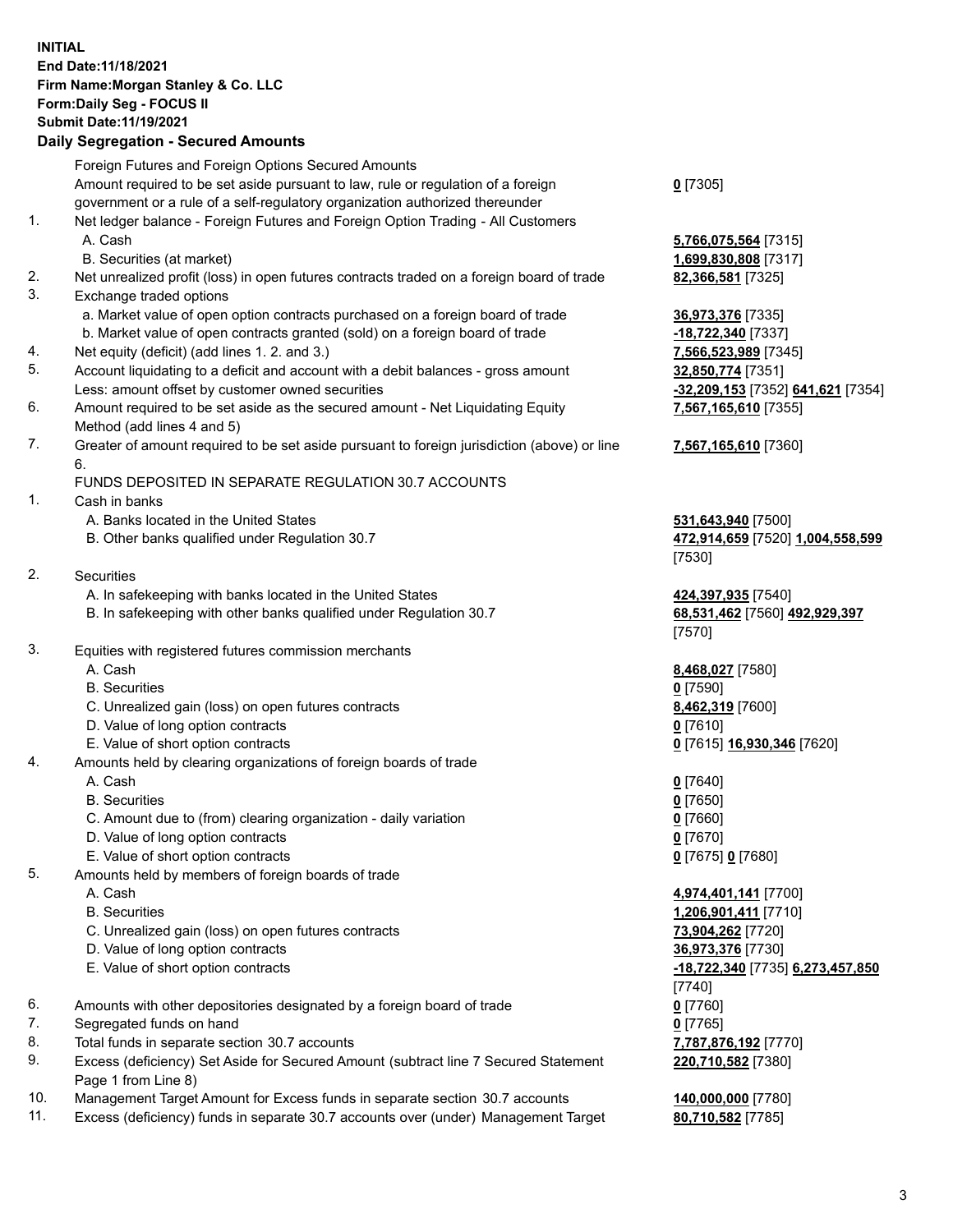**INITIAL End Date:11/18/2021 Firm Name:Morgan Stanley & Co. LLC Form:Daily Seg - FOCUS II Submit Date:11/19/2021 Daily Segregation - Segregation Statement** SEGREGATION REQUIREMENTS(Section 4d(2) of the CEAct) 1. Net ledger balance A. Cash **16,444,498,989** [7010] B. Securities (at market) **7,768,823,835** [7020] 2. Net unrealized profit (loss) in open futures contracts traded on a contract market **1,461,206,953** [7030] 3. Exchange traded options A. Add market value of open option contracts purchased on a contract market **1,446,076,587** [7032] B. Deduct market value of open option contracts granted (sold) on a contract market **-1,281,555,504** [7033] 4. Net equity (deficit) (add lines 1, 2 and 3) **25,839,050,860** [7040] 5. Accounts liquidating to a deficit and accounts with debit balances - gross amount **365,616,892** [7045] Less: amount offset by customer securities **-365,311,148** [7047] **305,744** [7050] 6. Amount required to be segregated (add lines 4 and 5) **25,839,356,604** [7060] FUNDS IN SEGREGATED ACCOUNTS 7. Deposited in segregated funds bank accounts A. Cash **2,917,036,850** [7070] B. Securities representing investments of customers' funds (at market) **0** [7080] C. Securities held for particular customers or option customers in lieu of cash (at market) **3,318,186,510** [7090] 8. Margins on deposit with derivatives clearing organizations of contract markets A. Cash **15,390,182,441** [7100] B. Securities representing investments of customers' funds (at market) **0** [7110] C. Securities held for particular customers or option customers in lieu of cash (at market) **4,293,994,481** [7120] 9. Net settlement from (to) derivatives clearing organizations of contract markets **-24,007,149** [7130] 10. Exchange traded options A. Value of open long option contracts **1,446,076,587** [7132] B. Value of open short option contracts **-1,281,555,504** [7133] 11. Net equities with other FCMs A. Net liquidating equity **9,508,475** [7140] B. Securities representing investments of customers' funds (at market) **0** [7160] C. Securities held for particular customers or option customers in lieu of cash (at market) **0** [7170] 12. Segregated funds on hand **156,642,844** [7150] 13. Total amount in segregation (add lines 7 through 12) **26,226,065,535** [7180] 14. Excess (deficiency) funds in segregation (subtract line 6 from line 13) **386,708,931** [7190] 15. Management Target Amount for Excess funds in segregation **235,000,000** [7194] **151,708,931** [7198]

16. Excess (deficiency) funds in segregation over (under) Management Target Amount Excess